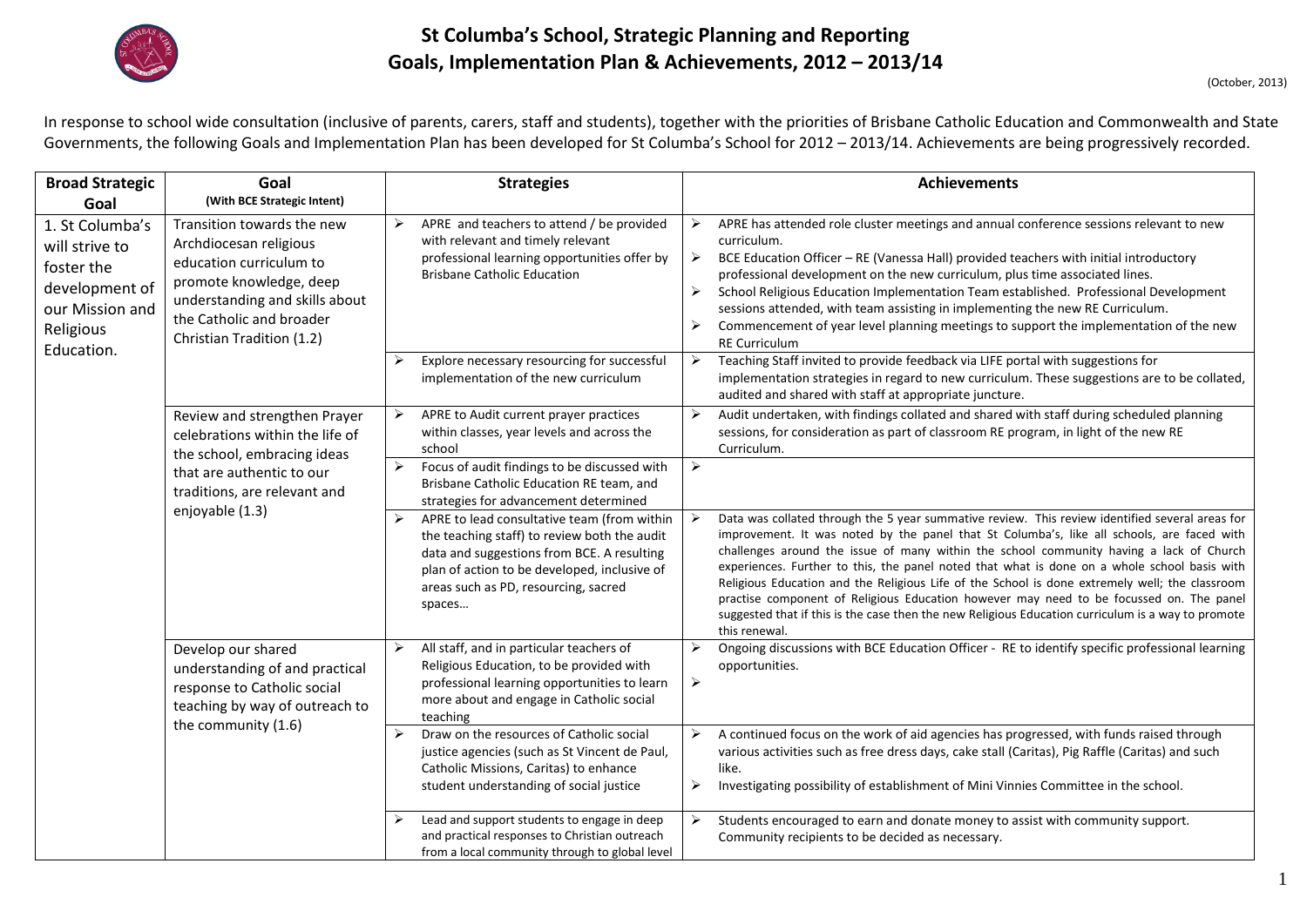| <b>Broad Strategic</b>                                                                            | Goal                                                                                                                                                        | <b>Strategies</b>                                                                                                                                                                                                                                                                                                                                                                                          | <b>Achievements</b>                                                                                                                                                                                                                                                                                                                                                                                                                                                                                                                                                                                                                                                                                                                                                                                                                                     |
|---------------------------------------------------------------------------------------------------|-------------------------------------------------------------------------------------------------------------------------------------------------------------|------------------------------------------------------------------------------------------------------------------------------------------------------------------------------------------------------------------------------------------------------------------------------------------------------------------------------------------------------------------------------------------------------------|---------------------------------------------------------------------------------------------------------------------------------------------------------------------------------------------------------------------------------------------------------------------------------------------------------------------------------------------------------------------------------------------------------------------------------------------------------------------------------------------------------------------------------------------------------------------------------------------------------------------------------------------------------------------------------------------------------------------------------------------------------------------------------------------------------------------------------------------------------|
| Goal                                                                                              | (With BCE Strategic Intent)                                                                                                                                 |                                                                                                                                                                                                                                                                                                                                                                                                            |                                                                                                                                                                                                                                                                                                                                                                                                                                                                                                                                                                                                                                                                                                                                                                                                                                                         |
| 1. St Columba's<br>will strive to<br>foster the<br>development of<br>our Mission and<br>Religious | Enhance the parish / school<br>relationship through prayers,<br>celebrations, liturgy and<br>participating together as a<br>worshiping community (1.3)      | School leadership team to develop and<br>➤<br>strengthen their relationship with the Parish<br>Priest and parish personnel in the spirit of<br>mutual respect and with the view to explore<br>shared worshipping opportunities<br>Through the celebration of the journey of<br>➤                                                                                                                           | ➤<br>School leadership has worked with Parish staff to develop stronger links-especially in the<br>sacramental life of the local church. We have been fortunate to finally have a year of stable<br>parish staff-ensuring a more consistent approach.<br>$\blacktriangleright$<br>Continue to engage Fr Jan more in the life of the school. Exploring areas such as his role in<br>the Religious Life of the School and children's liturgies (including use of the Children's<br>Lectionary). (Possibly engage archdiocesan personnel, such as Loraine Wynne.)<br>$\blacktriangleright$<br>St. Columba's School has actively promoted the journey of the Mary Mackillop Icon.                                                                                                                                                                           |
| Education cont.                                                                                   |                                                                                                                                                             | the Mary MacKillop icon, the school<br>community will join with the parish<br>community in prayer, worship and devotion<br>to Australia's first saint                                                                                                                                                                                                                                                      | $\blacktriangleright$<br>Highlighted Mary MacKillop through classroom activities and involvement in Parish Mass.                                                                                                                                                                                                                                                                                                                                                                                                                                                                                                                                                                                                                                                                                                                                        |
|                                                                                                   |                                                                                                                                                             | The school explores opportunities to assist<br>the parish in its ongoing maintenance and<br>mission                                                                                                                                                                                                                                                                                                        | One Year 3 class has been part of the roster to clean the church.<br>➤<br>$\blacktriangleright$<br>During 2012 we celebrated significant support of the parish through our use of the convent<br>building. This practical initiative enabled school parents and staff to work cooperatively with<br>the parish staff.<br>School has become part of centenary planning and celebration for 2014.<br>➤<br>School hosted the Parish Centenary Fr Gary Memorial Wine Tasting Evening.<br>➤<br>School annual disco held with funds raised given to parish to support Centenary<br>celebrations.<br>Prep Night School BBQ held with funds raised given to parish to support Centenary<br>≻<br>celebrations.<br>Many classes and school groups raised funds to support Donate-a-Paver parish initiative.<br>➤<br>➤<br>Staff contribute to Centenary committees |
|                                                                                                   |                                                                                                                                                             | The school leadership team will work with<br>school officers to support their increased,<br>active involvement in the religious life of<br>the school.                                                                                                                                                                                                                                                     | School officer's meeting to include active engagement in prayer and reflection.<br>➤<br>➤<br>Professional development planned with a focus on the school's catholic ethos, beliefs and<br>mission, and the school officer's foundational role.                                                                                                                                                                                                                                                                                                                                                                                                                                                                                                                                                                                                          |
|                                                                                                   | Reignite individual faith and<br>foster a sense of spirituality,<br>well-being, self-esteem,<br>recognition and respect within<br>all members of the school | ➤<br>Examine the evangelising purpose of our<br>school community with a focus on how we<br>live our Catholic ethos and identity, what<br>our church documents and traditions say,<br>how this is lived out in the Archdiocese and<br>what this looks like at St Columba's School                                                                                                                           | ➤<br>Leadership team attended Professional Development lead by Dr Kevin Treston on promoting<br>the ethos and mission of Catholic schools, including examination of a theological framework<br>for the mission of a Catholic school.<br>➤<br>Aspects of the above PD shared with both teachers and school officers progressively<br>throughout the year. Discussion included a direct link to the lived Religious Life of the<br>School.                                                                                                                                                                                                                                                                                                                                                                                                                |
|                                                                                                   | community (1.4)                                                                                                                                             | Draw on the expertise of Catholic agencies<br>➤<br>to support the development of student faith<br>and spirituality                                                                                                                                                                                                                                                                                         | Senior students are currently involved in co-ordinating regular cake stall morning teas to<br>➤<br>raise funds for Caritas. These students also co-ordinate support for St Jude's School in<br>Tanzania.<br>Connection with Catholic agencies highlighted and strengthened through focus planning<br>sessions with APRE and class teachers.                                                                                                                                                                                                                                                                                                                                                                                                                                                                                                             |
|                                                                                                   | Revisit and review the school<br>Mission Statement (1.1)                                                                                                    | Utilising the experiences of BCE and school<br>➤<br>staff (following participation in the Catching<br>Fire program or similar) commence the<br>process of reviewing and revitalising the<br>school mission statement by:<br>~ accessing BCE support in a mentoring role<br>~ developing a process and time line<br>~ aligning the statement with our core values and<br>contemporary educational practices | Dr Kevin Treston has been engaged to lead professional learning with all staff in early 2014,<br>➤<br>focusing on the Ethos and Mission of Catholic Schools                                                                                                                                                                                                                                                                                                                                                                                                                                                                                                                                                                                                                                                                                             |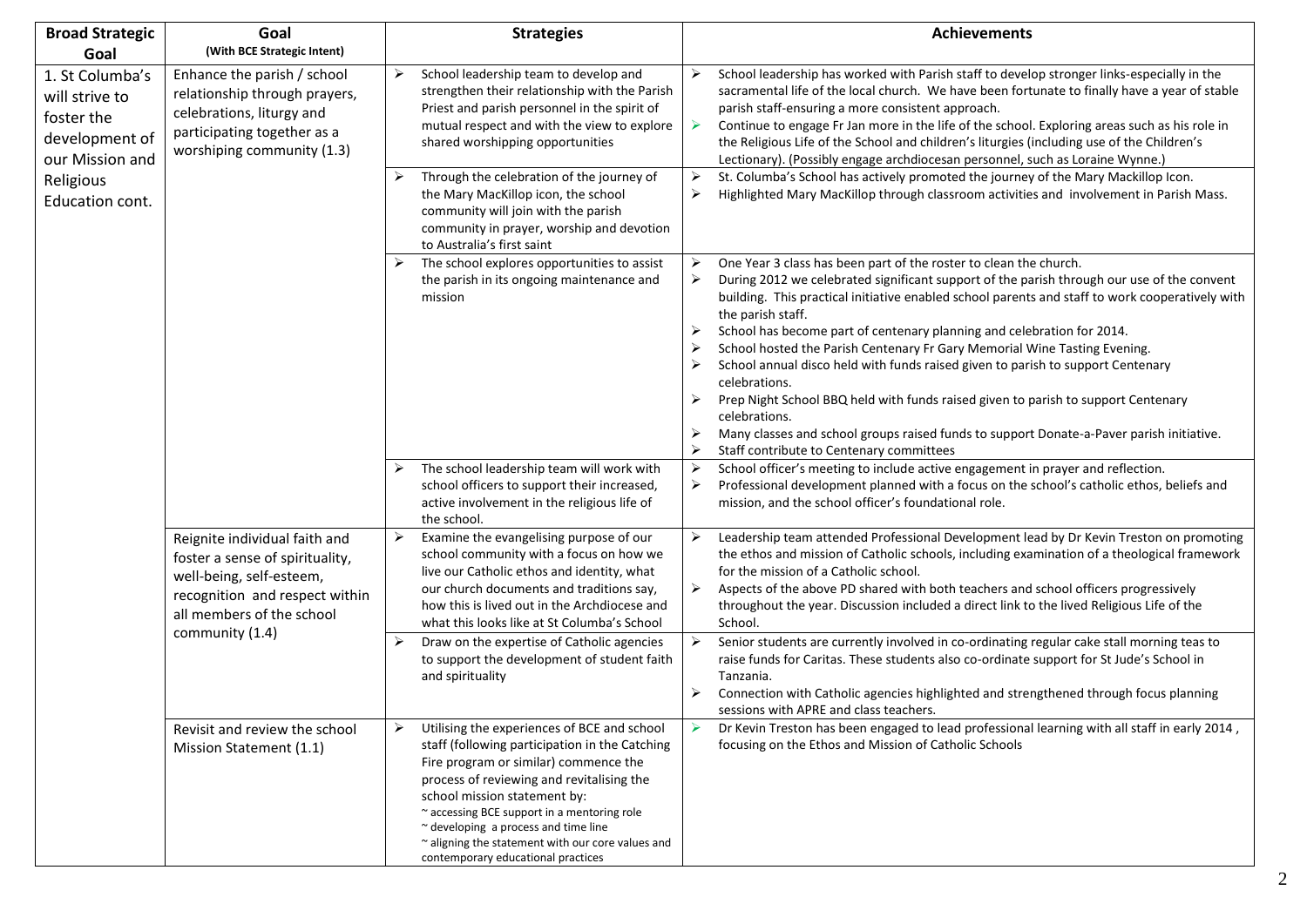|                 |                                    | ➤ | From $2013 - 14$ , assist the parish (where<br>appropriate) to develop and implement a | ➤                     | School has already committed to actions in 2014, including school St Columba's Day<br>celebrations to actively involve the parish.                                                                         |
|-----------------|------------------------------------|---|----------------------------------------------------------------------------------------|-----------------------|------------------------------------------------------------------------------------------------------------------------------------------------------------------------------------------------------------|
|                 |                                    |   | celebratory plan                                                                       |                       |                                                                                                                                                                                                            |
|                 | Develop student leadership         | ➤ | Review current practice and focus on the                                               |                       |                                                                                                                                                                                                            |
|                 | with a faith perspective (1.3)     | ≻ | role of faith development<br>Investigate opportunities to enrich the                   |                       | With support by Seniors class teachers, plans are in place for Leadership Gathering at                                                                                                                     |
|                 |                                    |   | current leadership program by expanding                                                |                       | beginning of 2014 to accommodate for the final year of Year 7 in Primary School.                                                                                                                           |
|                 |                                    |   | faith opportunities, eg retreat experiences                                            |                       |                                                                                                                                                                                                            |
|                 |                                    |   | National Evangelisation Team (NET), Lavalla.                                           |                       |                                                                                                                                                                                                            |
| 2. Teaching and | Review current homework            | ➤ | Collect data regarding current homework                                                | ➤                     | Homework Committee formed.                                                                                                                                                                                 |
| Learning at St  | practices with a view to           |   | practices across the school.                                                           | $\blacktriangleright$ | Audit of current school wide Homework practices undertaken and shared across teaching                                                                                                                      |
| Columba's shall | developing a better informed       |   |                                                                                        |                       | staff.                                                                                                                                                                                                     |
|                 | and more consistent approach       | ≻ | Research best practices in Australia in                                                | ➤                     | Review of literature regarding Homework research undertaken                                                                                                                                                |
| be developed    | across the school. (2.2, 2.3, 2.4) |   | relation to homework.                                                                  | ➤                     | Review of Homework Policies conducted, inclusive of all Australian states and territories,                                                                                                                 |
| and enhanced.   |                                    |   |                                                                                        |                       | plus some individual schools                                                                                                                                                                               |
|                 |                                    | ➤ | Develop and implement a school based                                                   | ➤<br>≻                | Framework for Homework Position Paper established<br>Framework cross referenced with review of the literature (as above)                                                                                   |
|                 |                                    |   | position in regard to homework.                                                        | ≻                     | Staff professional development initiated, inclusive of reflection on current school position and                                                                                                           |
|                 |                                    |   |                                                                                        |                       | practice and a review of the research.                                                                                                                                                                     |
|                 |                                    |   |                                                                                        | ➤                     | Development of Position Paper Definition, Rationale, Principles for Homework, Responsibilities of                                                                                                          |
|                 |                                    |   |                                                                                        |                       | Stakeholders, Phases of Learning, Types of Homework, Monitoring, Evaluation and Review.                                                                                                                    |
|                 |                                    |   |                                                                                        | ➤                     | Consultation with parents undertaken and Homework Position Paper endorsed by School Board.                                                                                                                 |
|                 |                                    |   |                                                                                        |                       | Document promoted in School Newsletter and available on school website.                                                                                                                                    |
|                 | Clarify the position of the        | ➤ | Review prior work of staff.                                                            | ➤                     | Staff revisited has been identified (to date) as what is valued in teaching and learning, inclusive of<br>alignment of values and beliefs with the knowledge, skills and dispositions identified that will |
|                 | school's Vision for Learning and   |   |                                                                                        |                       | support learners into the future.                                                                                                                                                                          |
|                 | Teaching, and establish future     |   |                                                                                        | ➤                     | Process to date reflected upon. Shift to advance the 4D Process (Discover, Dream, Design and                                                                                                               |
|                 | direction. (2.1, 2.2)              |   |                                                                                        |                       | Deliver)                                                                                                                                                                                                   |
|                 |                                    | ➤ | Based on work developed to date, school                                                | ➤                     | Leadership team identified gaps and 'silences' in teaching practices using the framework                                                                                                                   |
|                 |                                    |   | leadership team advances directions, for                                               | ➤                     | Additional authoritative sources consulted and further professional learning identified and                                                                                                                |
|                 |                                    |   | final consultation with staff and community,                                           | ➤                     | undertaken.<br>New learning reflected in the developing Vision. Further review. Design further developed.                                                                                                  |
|                 |                                    |   | before final publication.                                                              | ≻                     | BCE graphic designer engaged to support visual representation.                                                                                                                                             |
|                 |                                    |   |                                                                                        | ≻                     | 'Working Draft' of Vision for Learning and Teaching presented to School Board, staff and P&F.                                                                                                              |
|                 |                                    |   |                                                                                        | ➤                     | Posters published of St Columba's Vision of Learning and Teaching, for display around school.                                                                                                              |
|                 |                                    |   |                                                                                        | ≻                     | Process of Vision development and final Vision shared at Principal's Cluster Meeting, following                                                                                                            |
|                 |                                    |   |                                                                                        |                       | request of Area Supervisor, Mr Pat Coughlan.                                                                                                                                                               |
|                 | Further develop differentiation    | ➤ | G&T Committee, with the support of the                                                 | ➤                     | Application made and granted for participation in Australian Government Quality Teacher                                                                                                                    |
|                 | practices across the school to     |   | newly appointed G&T Support teacher,<br>continue the development of the school's       | ➤                     | program (Gifted and Talented, Strand 3).<br>Committee members attended PD and used knowledge gained to inform directions. PD inclusive                                                                     |
|                 | support diverse learning needs,    |   | G&T Position Paper, with associated staff                                              |                       | of A Day with Professor Francoys Gagne - Gifted and Talented Education Focus (coordinated by                                                                                                               |
|                 | inclusive of all levels of ability |   | professional development.                                                              |                       | the G&T Assoc. of Qld).                                                                                                                                                                                    |
|                 | (2.6)                              |   |                                                                                        |                       | Led by the committee, and paralleling staff professional learning, the school community has                                                                                                                |
|                 |                                    |   |                                                                                        |                       | continued the development of the school's Position Paper on Gifted and Talented Education at St                                                                                                            |
|                 |                                    |   |                                                                                        |                       | Columba's. Areas developed to date include: Rationale, The St Columba's School Context, St                                                                                                                 |
|                 |                                    |   |                                                                                        |                       | Columba's Accepted Definition of Gifted and Talented, Principals of Gifted and Talented<br>Education, Staff Roles, The Identification Process for Gifted and Talented Students, Overarching                |
|                 |                                    |   |                                                                                        |                       | Flowchart outlining said identification process, and Parent Support.                                                                                                                                       |
|                 |                                    |   |                                                                                        |                       |                                                                                                                                                                                                            |
|                 |                                    |   |                                                                                        |                       |                                                                                                                                                                                                            |
|                 |                                    |   |                                                                                        |                       |                                                                                                                                                                                                            |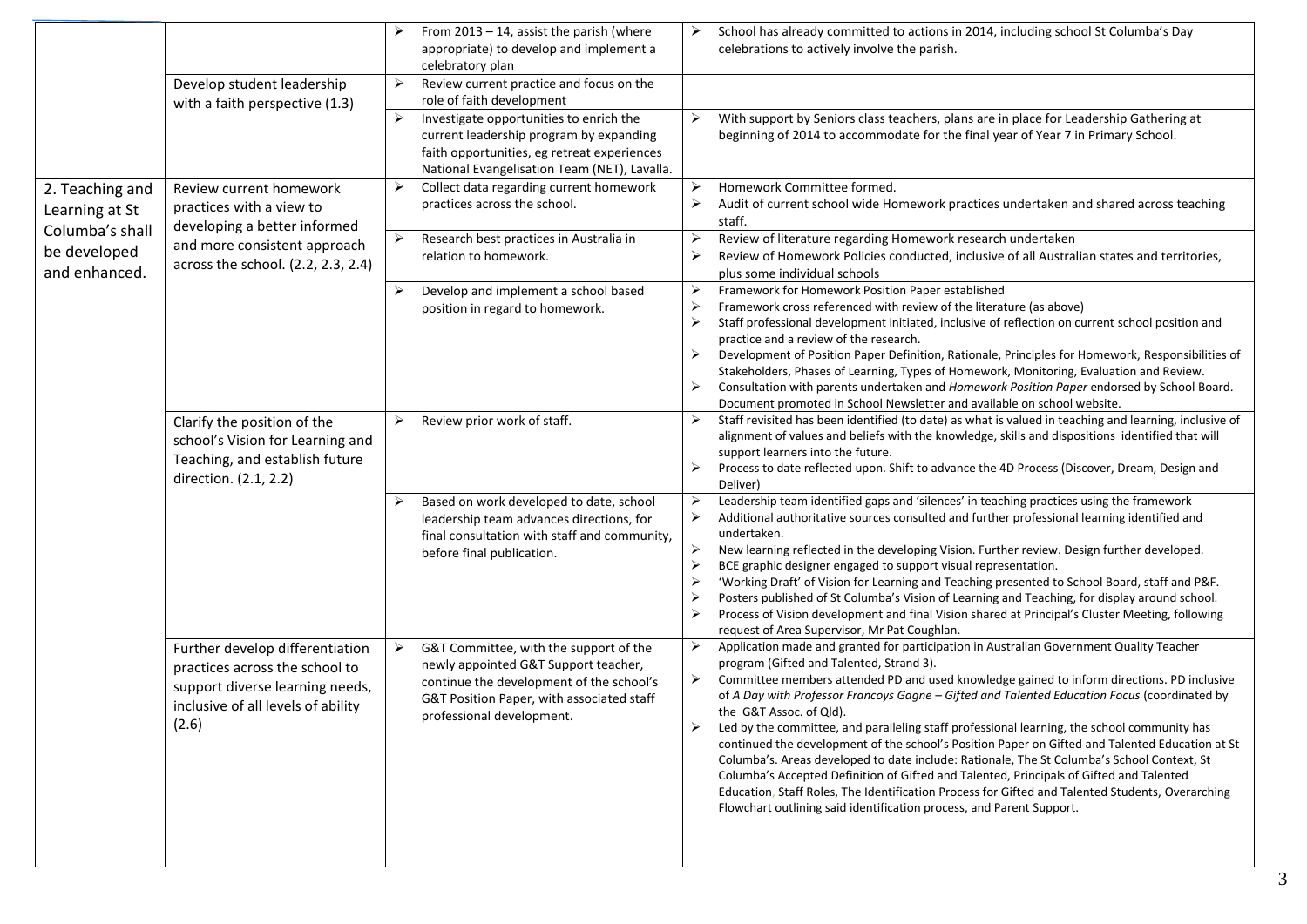| <b>Broad Strategic</b>                                                                        | Goal                                                                                                                                                        | <b>Strategies</b>                                                                                                                                                                                                                                             |                                 | Achievements                                                                                                                                                                                                                                                                                                                                                                                                                                                                                                                                                                                                                                                                                                                                                                                                                                                                                   |
|-----------------------------------------------------------------------------------------------|-------------------------------------------------------------------------------------------------------------------------------------------------------------|---------------------------------------------------------------------------------------------------------------------------------------------------------------------------------------------------------------------------------------------------------------|---------------------------------|------------------------------------------------------------------------------------------------------------------------------------------------------------------------------------------------------------------------------------------------------------------------------------------------------------------------------------------------------------------------------------------------------------------------------------------------------------------------------------------------------------------------------------------------------------------------------------------------------------------------------------------------------------------------------------------------------------------------------------------------------------------------------------------------------------------------------------------------------------------------------------------------|
| Goal                                                                                          | (With BCE Strategic Intent)                                                                                                                                 |                                                                                                                                                                                                                                                               |                                 |                                                                                                                                                                                                                                                                                                                                                                                                                                                                                                                                                                                                                                                                                                                                                                                                                                                                                                |
| 2. Teaching and<br>Learning at St<br>Columba's shall<br>be developed<br>and enhanced<br>cont. | Further develop differentiation<br>practices across the school to<br>support diverse learning needs,<br>inclusive of all levels of ability<br>$(2.6)$ cont. | ➤<br>Through cooperative planning, develop<br>opportunities for differentiation of teaching<br>and learning to support G&T students are<br>made explicit.                                                                                                     |                                 | Following the Identification Process for Gifted & Talented Students, in partnership with all<br>concerned parties, Sayler's checklists are completed by both class teacher and parents;<br>information is collated by support staff and a clear outline of curriculum differentiation specific to<br>the needs of individual identified students is outlined in a meeting between class teachers and<br>support teacher. This information is outlined to parents in a formal letter of information, along<br>with the opportunities for involvement in extracurricular activities made available at St.<br>Columba's. In following meetings, an agreed course of action to support the individual needs of<br>the identified student is made.                                                                                                                                                  |
|                                                                                               |                                                                                                                                                             | Leadership team to investigate the<br>opportunities for differentiation (for all<br>students) through content, pedagogy,<br>assessment and reporting, to develop<br>professional learning and structures that<br>will inform classroom teaching and learning. | ➤<br>➤<br>≻<br>≻                | Through year level planning, with the Australian Mathematics Curriculum as the focus<br>context, class teachers and the Assistant Principal / Curriculum Support Teacher explored<br>models for differentiation within the planning context.<br>Unit of work developed with each year level team, inclusive of Adjustments for the Need of<br>Learners in the following areas:<br>~ Differentiation for Concept / Content Development<br>~ Differentiation for Scaffolding / Structure<br>~ Differentiation for Learning Style / Interest<br>Suggested to class teachers that this, or similar model, be embraced with all future planning.<br>BCE Education Officer for G&T is working with committee to provide focus professional<br>learning in early 2014 on differentiation within the classroom context.<br>Differentiation practices in relation to Homework under initial discussion. |
|                                                                                               |                                                                                                                                                             | Consult with staff to establish a model for<br>➤<br>celebration of academic achievement,<br>achievement in effort and application,<br>together with achievement as a school<br>community member.                                                              | ≻                               |                                                                                                                                                                                                                                                                                                                                                                                                                                                                                                                                                                                                                                                                                                                                                                                                                                                                                                |
|                                                                                               | The school leadership team and<br>class teachers have well<br>developed capacities to utilise                                                               | ➤<br>Through the context of the Australian<br>Curriculum, ICLT is recognised as a<br>proficiency, and is explicitly planned for by<br>classroom teachers, across all learning areas                                                                           | ➤<br>➤                          | BCE Education Officer (Kate O'Neill) provided teachers with initial introductory professional<br>development the Australian Curriculum General Capability of ICT.<br>Focused year level planning in developing History units of work included specific ICLT focus.                                                                                                                                                                                                                                                                                                                                                                                                                                                                                                                                                                                                                             |
|                                                                                               | information, communication<br>and learning technologies to<br>improve teaching and learning<br>(2.8)                                                        | $\blacktriangleright$<br>Professional learning time is dedicated<br>towards supporting staff in widening their<br>repertoire of available programs, as well as<br>developing their confidence and<br>competence in ICLT use.                                  | ≻                               | Dedicated professional learning time with a focus on the Atomic Learning tool (a practical<br>application of ICT in education designed to empower educators with the training and<br>resources needed to create 21st century-ready students).                                                                                                                                                                                                                                                                                                                                                                                                                                                                                                                                                                                                                                                  |
|                                                                                               |                                                                                                                                                             | Commence familiarisation and training in the BCE<br>➤<br>Learning Management System (LIFE) initiative.                                                                                                                                                        | $\blacktriangleright$<br>➤<br>➤ | BCE Education Officer (Theresa Sheen) provided initial inservice for school leadership team, then<br>worked with this team to lead staff introduction to LIFE. Although the full implementation has<br>been delayed until 2014, the staff are increasing in confidence and the product has become much<br>more stable.<br>Leadership team modelled / enacted the use of LIFE with teachers in a variety of staff<br>development forums.<br>Have challenged teaching staff (hopefully to soon include School Officers) to be able to access<br>LIFE portal to join in communication within school setting.                                                                                                                                                                                                                                                                                      |
|                                                                                               | Learning and teaching<br>environments are adaptive and<br>responsive to the changing<br>structure of schooling (2.4)                                        | Strategic planning is developed and<br>➤<br>implemented to support the transition of<br>Year 7s to high school in 2015.                                                                                                                                       | ➤<br>$\blacktriangleright$<br>≻ | Members of the School Board have been briefed and information from BCE reviewed.<br>The School Leadership team has developed a masterplan of classroom allocation to ensure<br>enough classrooms will be available and how to utilise these with the departure of Year 6 & 7 at<br>the end of 2014.<br>Plans and strategies shared with P&F and parents of students directly involved.                                                                                                                                                                                                                                                                                                                                                                                                                                                                                                         |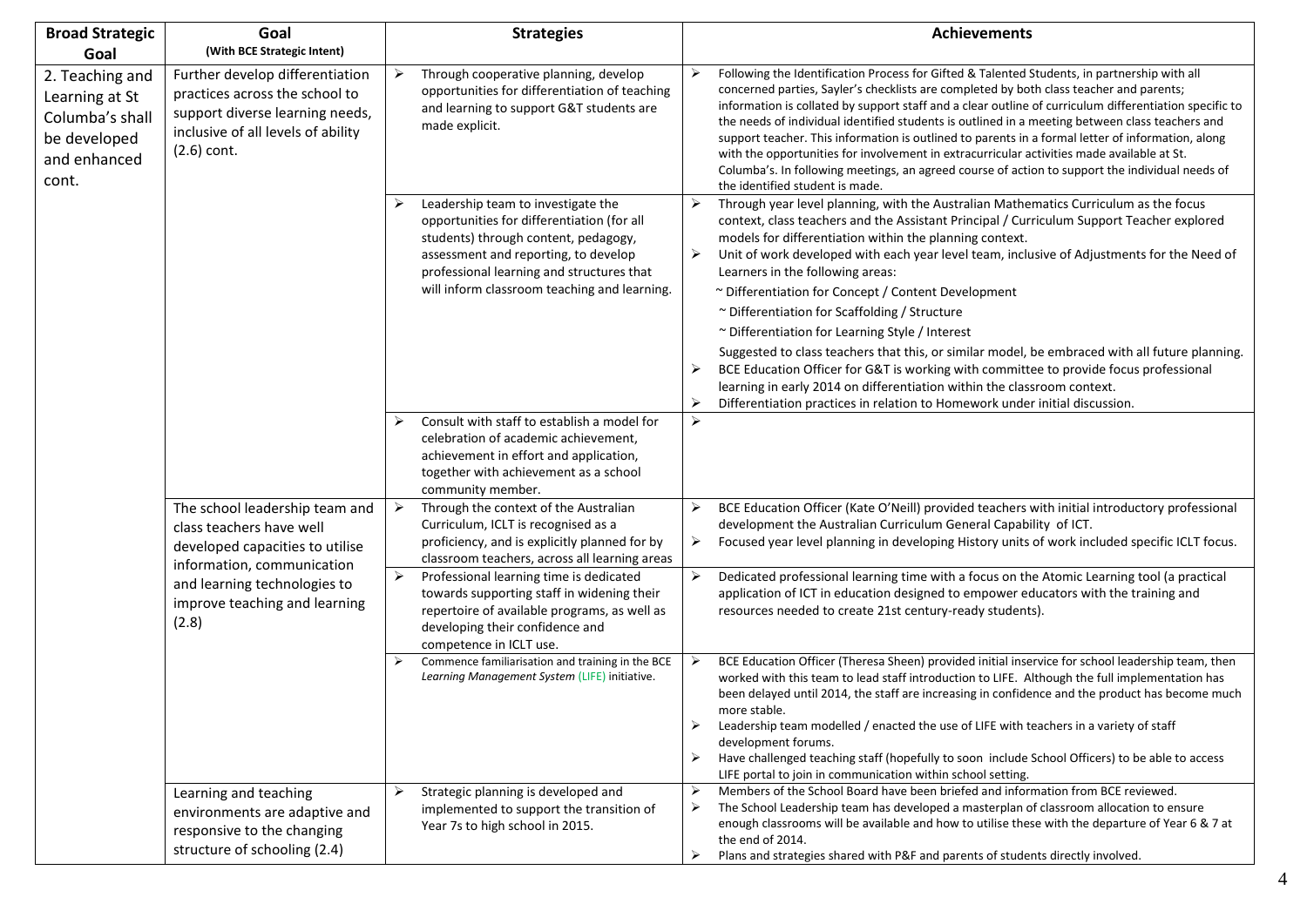|                                                                                                                                                                             | ➤ | Boys in the middle - upper school are<br>supported (as a number of their peers move                                                                                                                                | ➤                                                      | Parent information night, at the instigation of current Year 4 parents, held in August to consider<br>positive opportunities for boys in Years 5 and 6.<br>Throughout 2013, efforts were made in increase the opportunities for the boys in Year 5-7.                                                                                                                                                                                                                                                                                                                                                                                                                                                                                                                                                                                                                                                                                                                                                                                                                                                            |
|-----------------------------------------------------------------------------------------------------------------------------------------------------------------------------|---|--------------------------------------------------------------------------------------------------------------------------------------------------------------------------------------------------------------------|--------------------------------------------------------|------------------------------------------------------------------------------------------------------------------------------------------------------------------------------------------------------------------------------------------------------------------------------------------------------------------------------------------------------------------------------------------------------------------------------------------------------------------------------------------------------------------------------------------------------------------------------------------------------------------------------------------------------------------------------------------------------------------------------------------------------------------------------------------------------------------------------------------------------------------------------------------------------------------------------------------------------------------------------------------------------------------------------------------------------------------------------------------------------------------|
|                                                                                                                                                                             |   | the school's:<br>~ review of current structures and opportunities,<br>~ investigation of potential additional areas of                                                                                             | ➤                                                      | During 2013 we had much success in the State Volleyball Championships which involved almost<br>every boy in years 5-7.<br>Our Debating teams saw the number of boys represented St. Columba's increase substantially.                                                                                                                                                                                                                                                                                                                                                                                                                                                                                                                                                                                                                                                                                                                                                                                                                                                                                            |
|                                                                                                                                                                             |   | ~ advancement of additional opportunities.                                                                                                                                                                         |                                                        |                                                                                                                                                                                                                                                                                                                                                                                                                                                                                                                                                                                                                                                                                                                                                                                                                                                                                                                                                                                                                                                                                                                  |
|                                                                                                                                                                             |   | Class / student organisation and structures,<br>in the short and long term, are considered<br>in light of research into best practice, BCE<br>guidelines, budget capacity and the physical<br>environment.         |                                                        | Footprint for the school for 2013, and 2014 and 2015 is progressively developed and revised,<br>based in known information.                                                                                                                                                                                                                                                                                                                                                                                                                                                                                                                                                                                                                                                                                                                                                                                                                                                                                                                                                                                      |
| The Australian Curriculum is<br>progressively implemented<br>within the context to the BCE<br>Learning Framework, as a<br>means of realising equity and<br>excellence (2.2) | ≻ | Progress the implementation of the learning<br>areas of English, Maths and Science,<br>through the development of whole school<br>and year level plans.                                                            | ➤<br>➤<br>➤                                            | BCE English Education Officer (Katherine Cushing) engaged to facilitate continued professional<br>learning in relation to the Australian English Curriculum, with particular focus on Year Level<br>Descriptors, Content (Strands and Sub strands, for each Year level) and the Achievement<br>Standards. Implications for Assessment and Reporting also developed. Professional learning<br>continued under the leadership of school personnel.<br>Australian Mathematics Curriculum understandings further developed through year level<br>planning. Class teachers and the Assistant Principal / Curriculum Support Teacher developed year<br>level units of work, with student samples the focus of Consistency of Teacher Judgement (CTJ)<br>conversations with other schools.<br>Australian Science Curriculum understanding further developed through professional Learning<br>with consultant (Kathy Harris), with links made with key resources, i.e. Primary Connections.<br>Work of English, Maths and Science Professional Education Teams (PETs) continued, though to a<br>lesser degree than 2011. |
|                                                                                                                                                                             |   | Through year level planning sessions,<br>develop teacher understanding relating to<br>the pedagogy supporting English, Maths<br>and Science and how this is advanced in<br>teaching and learning in the classroom. | ➤<br>⋗<br>⋗<br>≻                                       | Australian Mathematics Curriculum understandings further developed through year level<br>planning. Class teachers and the Assistant Principal / Curriculum Support Teacher developed year<br>level units of work, with student samples the focus of Consistency of Teacher Judgement (CTJ)<br>conversations with other schools.<br>Science year level planning lead by each Year level team's Science PET.<br>Several teachers provided with opportunity to undertake First Steps Reading PD. Subsequent<br>support provided to teachers to make clear links with planning and the Australian English<br>Curriculum.<br>Advocated use of concrete materials in Maths, particularly in the early years.                                                                                                                                                                                                                                                                                                                                                                                                           |
|                                                                                                                                                                             | ⋗ | Depth teacher understanding of the role of<br>the General Capabilities and Cross<br><b>Curriculum Priorities</b>                                                                                                   | ➤                                                      | BCE Education Officer (Kate O'Neill) provided teachers with initial introductory professional<br>development the Australian Curriculum General Capability of ICT.                                                                                                                                                                                                                                                                                                                                                                                                                                                                                                                                                                                                                                                                                                                                                                                                                                                                                                                                                |
|                                                                                                                                                                             | ➤ | Develop teacher understanding and<br>practices in relation to Standards, as they<br>relate to planning, teaching, assessment<br>and reporting.                                                                     | ➤                                                      | Under the guidance of BCE English Education Officer (Katherine Cushing), conversations on<br>developing our understanding of Standards (in particular their interrelatedness with the Year<br>Level Descriptor and Content) commenced.                                                                                                                                                                                                                                                                                                                                                                                                                                                                                                                                                                                                                                                                                                                                                                                                                                                                           |
|                                                                                                                                                                             |   | Undertake whole school professional<br>development in the area of History (with<br>the view to 2013 implementation), and the<br>stage two learning areas as they are rolled<br>out.                                | ➤                                                      | Under the guidance of BCE History Education Officer (Helen Hennessy), professional learning<br>sessions were undertaken to explore the History Curriculum intent (inclusive of the need to focus<br>on understandings and skills if the Achievement Standard is to be reached, plus information on<br>the need to keep teaching geography and civics, particular issues relating to Year 7 and the Early).<br>Further PD undertaken relating to exploring sources to support history teaching.<br>Australian History Curriculum understandings further developed through year level planning. Class<br>teachers and the Assistant Principal / Curriculum Support Teacher developed year level units of<br>work, with student samples the focus of Consistency of Teacher Judgement (CTJ) conversations<br>with other schools.                                                                                                                                                                                                                                                                                    |
|                                                                                                                                                                             |   |                                                                                                                                                                                                                    | on to Religious Institute Schools) through<br>support, |                                                                                                                                                                                                                                                                                                                                                                                                                                                                                                                                                                                                                                                                                                                                                                                                                                                                                                                                                                                                                                                                                                                  |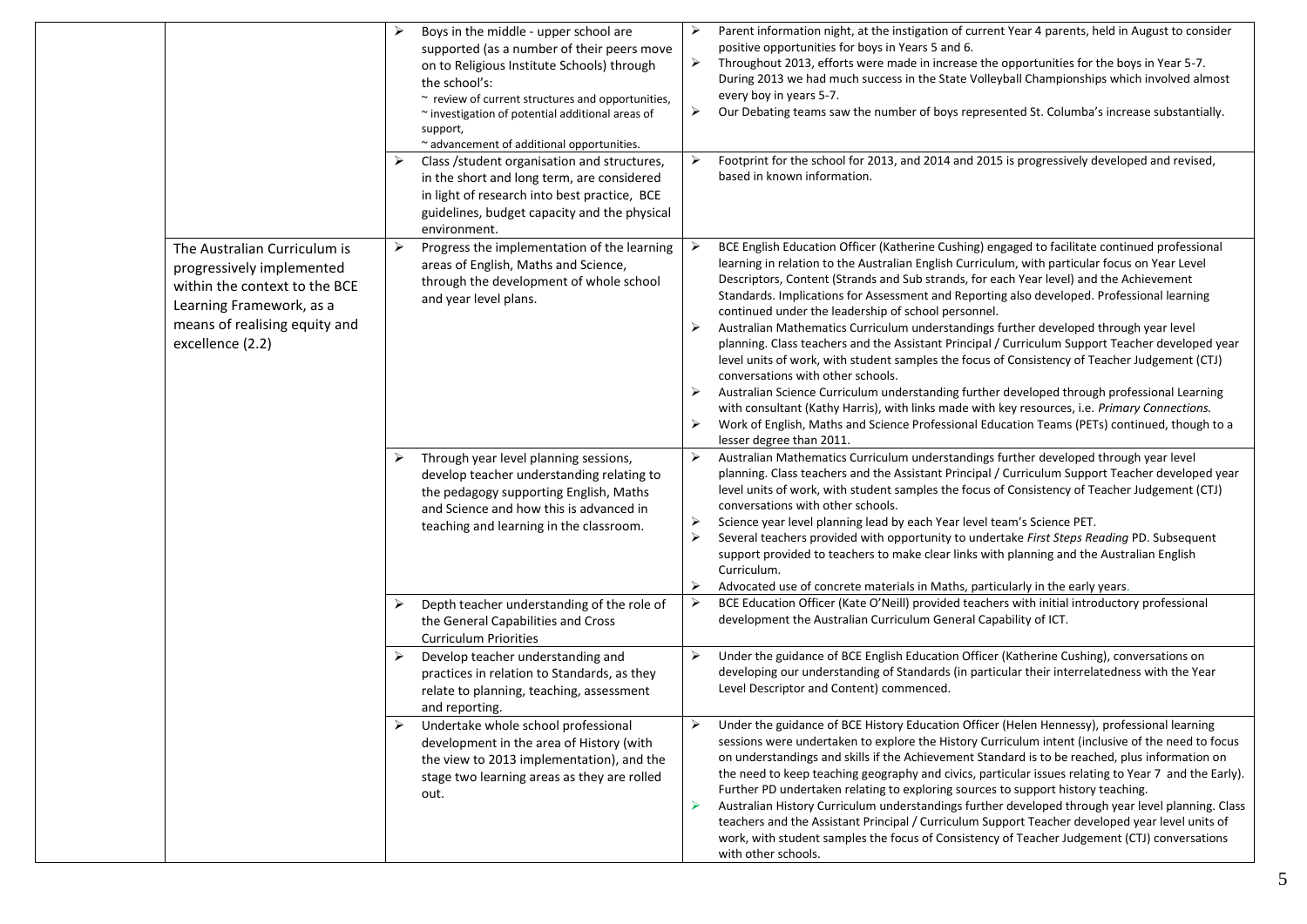| <b>Broad Strategic</b>                                   | Goal<br>(With BCE Strategic Intent)                                                                                                                                                    | <b>Strategies</b>                                                                                                                                                                                                    | <b>Achievements</b>                                                                                                                                                                                                                                                                                                                                                                                                                                                                                                                                                                                                                                                                                                                                                                                                                                                                                                                                                          |
|----------------------------------------------------------|----------------------------------------------------------------------------------------------------------------------------------------------------------------------------------------|----------------------------------------------------------------------------------------------------------------------------------------------------------------------------------------------------------------------|------------------------------------------------------------------------------------------------------------------------------------------------------------------------------------------------------------------------------------------------------------------------------------------------------------------------------------------------------------------------------------------------------------------------------------------------------------------------------------------------------------------------------------------------------------------------------------------------------------------------------------------------------------------------------------------------------------------------------------------------------------------------------------------------------------------------------------------------------------------------------------------------------------------------------------------------------------------------------|
| Goal<br>2. Teaching and<br>Learning at St                |                                                                                                                                                                                        | ≻<br>Undertake a review of incursions and<br>excursions across the school, and the<br>relationship of such with the curriculum.                                                                                      | $\blacktriangleright$                                                                                                                                                                                                                                                                                                                                                                                                                                                                                                                                                                                                                                                                                                                                                                                                                                                                                                                                                        |
| Columba's shall<br>be developed<br>and enhanced<br>cont. | The school wide approach to<br>Literacy and Numeracy is<br>reviewed and developed (2.2)                                                                                                | ➤<br>The school's Literacy Plan is reviewed, in<br>consultation with teachers and within the<br>context of the Australian Curriculum and<br>the BCE Learning Framework.                                              | Group of staff met to align Draft St Columba's Literacy Plan with Australian Curriculumnew draft<br>≻<br>was developed.<br>➤<br>In Term 1, 2012 Teachers were given this draft of the document to trial<br>$\blacktriangleright$<br>Plans to<br>~ complete the document within the context of the Australian Curriculum (as so much change<br>has occurred in 2012)<br>~ review it in the context of the new BCE Learning Framework (released late 2012)<br>~ further develop the scope and sequence requirements that are specific to St Columba's<br>(currently about 70% completed).                                                                                                                                                                                                                                                                                                                                                                                      |
|                                                          |                                                                                                                                                                                        | A School Numeracy Plan is developed, in<br>➤<br>consultation with teachers and within the<br>context of the Australian Curriculum and<br>the BCE Learning Framework.                                                 | $\blacktriangleright$                                                                                                                                                                                                                                                                                                                                                                                                                                                                                                                                                                                                                                                                                                                                                                                                                                                                                                                                                        |
|                                                          | Reporting protocols and<br>practices are reviewed and<br>advanced (2.2)                                                                                                                | Reflect on and discuss current reporting<br>➤<br>practices and initial modifications required to<br>support the advancement of the Australian<br>Curriculum, as the learning areas are<br>progressively implemented. | New written Report templates (as through SRS, below) reflective of developing understanding of<br>➤<br>reporting implications resulting from implementation of the Australian Curriculum.                                                                                                                                                                                                                                                                                                                                                                                                                                                                                                                                                                                                                                                                                                                                                                                    |
|                                                          |                                                                                                                                                                                        | Undertake discussions with BCE personnel<br>➤<br>to investigate alternative (system<br>supported) written reporting options, with<br>the view to advance these, if appropriate.                                      | Conversations with BCE personnel undertaken, leading to the commencement of Written Report<br>➤<br>template development (for 2013) through Student Reporting Systems (SRS). Under the guidance<br>of BCE Senior Service Management Officer (Cheryl Bell), professional learning for teachers in<br>relation to advancing Student Reporting System (SRS) was undertaken.<br>$\blacktriangleright$<br>SRS fully implemented commencing Semester 1, 2013.                                                                                                                                                                                                                                                                                                                                                                                                                                                                                                                       |
|                                                          | Targeted strategies are<br>developed to support the<br>identification, monitoring and<br>improved education outcomes<br>for students, including those<br>with diverse needs (2.1, 2.6) | ≻<br>Data collection across school and it's<br>enhancement of pedagogical practice is<br>reviewed and developed                                                                                                      | $\blacktriangleright$<br>Whole school Monitoring Timetable developed and implemented in the school by Learning<br>Support team (inclusive of ACER-Online and other assessment instruments).<br>Correlation and analysis of individual and class results has been undertaken. Informal Follow-up<br>≻<br>meetings with class teachers held to discuss results and recommendations for further<br>teaching/intervention.<br>Further assessment carried out to assess development of student's skills and effectiveness of<br>intervention/s.<br>For the 5 Year Summative Review, NAPLAN results and Learning Support testing provided very<br>thorough data. The Leadership team used this data to inform the teachers and wider community.<br>Teacher professional development provided in the purpose and use of the Business Intelligence<br>➤<br>(BI) tool. Teachers provided with time and encouraged to access student learning data to inform<br>teaching and learning. |
|                                                          |                                                                                                                                                                                        | Processes and practices in the development<br>of Independent Learning Plans (IEPs) are<br>reviewed and progressed                                                                                                    | Staff & parents surveyed re current LPprocesses. Collation of data collected.<br>➤<br>➤<br>Research undertaken of current best practices from the literature, as well as from what seems to<br>be working in other schools.<br>Several Personal Learning Plan (PLP) pro-formas developed and sent to all staff for feedback.<br>Bank of four pro-formas drawn up, with staff choosing from these to record PLP meetings.<br>➤<br>Draft school Position and Process document produced and made available for comment by<br>➤<br>teachers. Further developed for implementation.<br>On-going consultation with other STIEs and CIEs at Network and Cluster days to keep informed of<br>➤<br>current trends and changes.<br>On-going communication with CIEs re: best practice and protocols to be implemented for<br>➤<br>individual learning.                                                                                                                                 |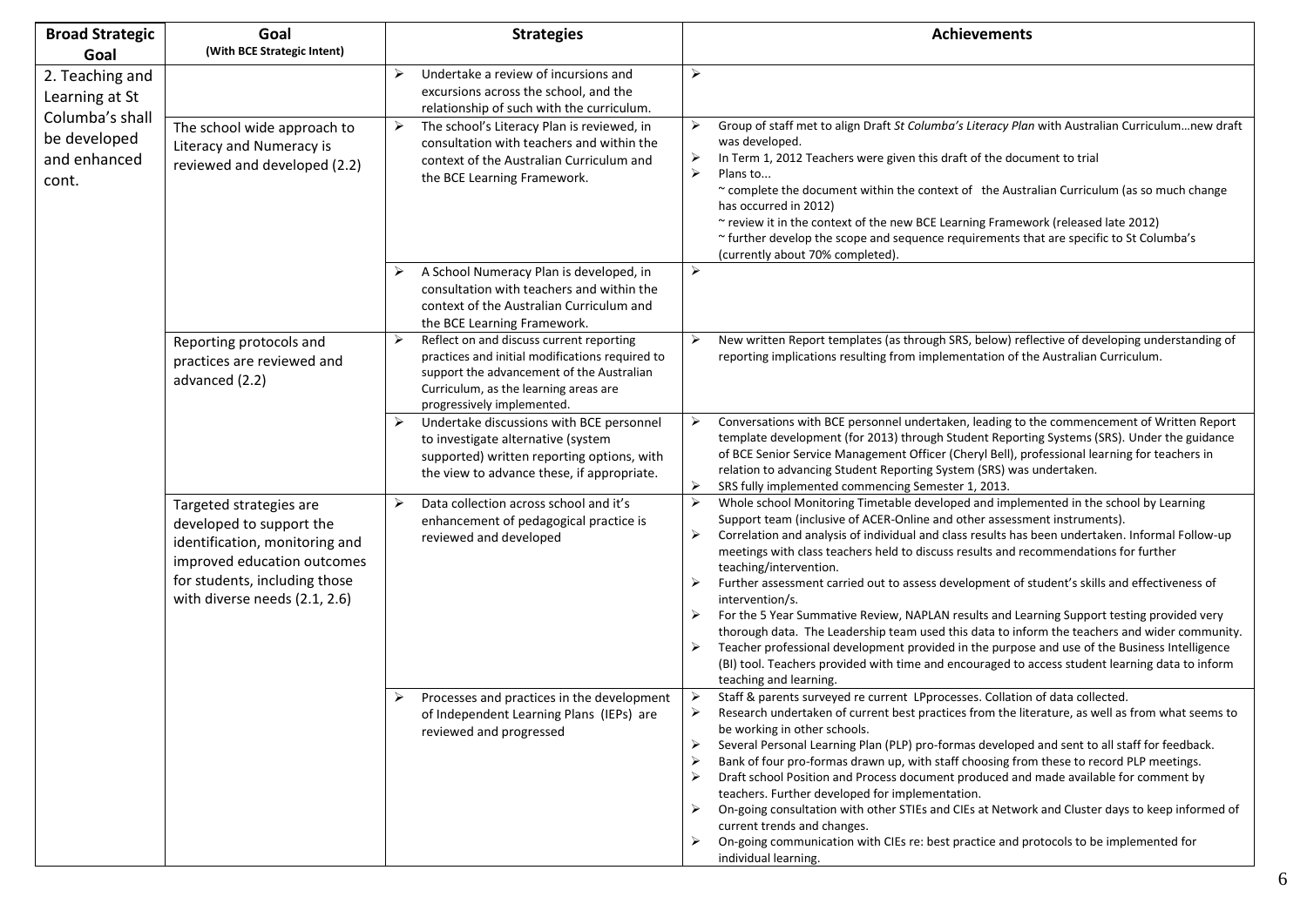| 3. St Columba's<br>will develop<br>strong<br>Professional<br>Practice and<br>Collaborative<br>Relationships | Enhance the effectiveness of<br>communication between<br>parents and teachers and the<br>school leadership, including<br>through the expanded use of<br>Information, Communication<br>and Learning Technologies<br>$(ICLT)$ . $(3.2)$ | ➤<br>$\blacktriangleright$<br>$\blacktriangleright$ | School leadership to review and enhance<br>ways of communicating with families to<br>maximise inclusiveness and timely<br>communication (for example developing<br>whole school, year level and class email<br>distribution lists).<br>Establish clear communication protocols<br>between parents and staff, for example<br>timely responses, use of surveys<br>Progress the roll out of the Learning<br>Management System (LMS) | ⋗<br>$\triangleright$<br>➤                                                                                                                                                       | Through the use of the school's data base, communication has been enhanced and<br>consolidated. The reliance of the PAL distribution list was reviewed. Full implementation of<br>the school's data base will occur in 2013.<br>Protocol reminders have been given to staff on a regular basis, and individual teachers, as<br>appropriate.<br>Protocol reminders have been given to parents, via the school newsletter.<br>Teaching staff provided with opportunities to learn about Learning Management System<br>(LIFE), through series of Professional Development in-service. Although the full                                                                                                                                                                                                                                                                                                                                                                                                                                                                                                                                                                                                                                                                                                                                |
|-------------------------------------------------------------------------------------------------------------|---------------------------------------------------------------------------------------------------------------------------------------------------------------------------------------------------------------------------------------|-----------------------------------------------------|----------------------------------------------------------------------------------------------------------------------------------------------------------------------------------------------------------------------------------------------------------------------------------------------------------------------------------------------------------------------------------------------------------------------------------|----------------------------------------------------------------------------------------------------------------------------------------------------------------------------------|-------------------------------------------------------------------------------------------------------------------------------------------------------------------------------------------------------------------------------------------------------------------------------------------------------------------------------------------------------------------------------------------------------------------------------------------------------------------------------------------------------------------------------------------------------------------------------------------------------------------------------------------------------------------------------------------------------------------------------------------------------------------------------------------------------------------------------------------------------------------------------------------------------------------------------------------------------------------------------------------------------------------------------------------------------------------------------------------------------------------------------------------------------------------------------------------------------------------------------------------------------------------------------------------------------------------------------------|
|                                                                                                             |                                                                                                                                                                                                                                       |                                                     |                                                                                                                                                                                                                                                                                                                                                                                                                                  |                                                                                                                                                                                  | implementation has been delayed until 2014, the staff are increasing in confidence and the<br>product has become much more stable.                                                                                                                                                                                                                                                                                                                                                                                                                                                                                                                                                                                                                                                                                                                                                                                                                                                                                                                                                                                                                                                                                                                                                                                                  |
|                                                                                                             |                                                                                                                                                                                                                                       | ➤                                                   | Investigate the use of technology based<br>platforms for parent communication (eg<br>blogs, twitter, facebook), to support<br>education and social networking (eg PALS)                                                                                                                                                                                                                                                          | $\blacktriangleright$                                                                                                                                                            | School Fete web page, plus Facebook page developed to promote Fete. "Links" retained to<br>support future social events (eg Art Show)                                                                                                                                                                                                                                                                                                                                                                                                                                                                                                                                                                                                                                                                                                                                                                                                                                                                                                                                                                                                                                                                                                                                                                                               |
|                                                                                                             | Develop the relationship and<br>collaboration with our new<br>Parish Priest to strengthen the<br>shared mission of the parish<br>and school (3.1)                                                                                     | ➤                                                   | Encourage regular social action with the<br>staff, Fr Jan, students and parents                                                                                                                                                                                                                                                                                                                                                  | $\blacktriangleright$<br>$\blacktriangleright$<br>$\blacktriangleright$<br>$\blacktriangleright$<br>$\blacktriangleright$<br>$\blacktriangleright$<br>➤<br>$\blacktriangleright$ | Supported Daniel Morecombe Foundation, following visit from Bruce and Denise Morecombe,<br>encouraging children and families to donate (\$650.00)<br>Supported Project Compassion, encouraging children to donate through use of money boxes<br>(5606.05)<br>Participated in raising funds for Cancer Council (Shave for a Cure) raising \$7500.00<br>Supported family from USA in setting up new home in stressful circumstances. The school<br>community donated furniture and money<br>During NAIDOC week, established link between our school and Holy Rosary School, Windsor. Their<br>senior students joined St Columba's children to participate in a Science presentation by Mt Maria.<br>Funds raised from Prep Night School BBQ were donated to Holy Rosary to assist their financial<br>situation.<br>School community support for the work of Caritas in South East Asia by raising funds to assist<br>villagers in Vietnam to purchase pigs as part of their economic lifestyle. This project is named<br>"Piggy-tas"<br>Undertook the collection of non-perishable food items to donate to charities such as St Vincent de<br>Paul, Foodbank, the Smith Family and such like as our contribution to suitable celebration of<br>Christmas by the needy.<br>Prep raised funds to support Parish Centenary Celebrations. |
|                                                                                                             |                                                                                                                                                                                                                                       |                                                     | Invite parishioners to subscribe to the<br>School Newsletter distribution list<br>Investigate means of parents having greater                                                                                                                                                                                                                                                                                                    | $\blacktriangleright$<br>➤                                                                                                                                                       | Link to Parish Newsletter now available on school website.                                                                                                                                                                                                                                                                                                                                                                                                                                                                                                                                                                                                                                                                                                                                                                                                                                                                                                                                                                                                                                                                                                                                                                                                                                                                          |
|                                                                                                             |                                                                                                                                                                                                                                       |                                                     | electronic access to the parish newsletter<br>and parishioners having increased access to<br>the school newsletter.                                                                                                                                                                                                                                                                                                              | ➤                                                                                                                                                                                | Regular electronic links provided in school newsletter for various parish projects. This has<br>included the Century of St. Columba's Church and the Parish Pastoral Plan.                                                                                                                                                                                                                                                                                                                                                                                                                                                                                                                                                                                                                                                                                                                                                                                                                                                                                                                                                                                                                                                                                                                                                          |
|                                                                                                             |                                                                                                                                                                                                                                       |                                                     | The leadership team to engage Fr Jan in<br>school leadership discussions regarding the<br>mission of the school, as an outreach of the<br>parish.                                                                                                                                                                                                                                                                                | $\blacktriangleright$<br>$\blacktriangleright$                                                                                                                                   | Father Jan has expressed his desire to have class or year levels attend the Tuesday or<br>Thursday parish masses as "active participants" rather than "leading" the liturgy. Classes<br>progressing to this.<br>The annual school St Columba's Day breakfast is open to all members of the parish<br>community.<br>The Mission and Vision of the school is to be reviewed in 2014, allowing for Father Jan to be<br>a part of the development.                                                                                                                                                                                                                                                                                                                                                                                                                                                                                                                                                                                                                                                                                                                                                                                                                                                                                      |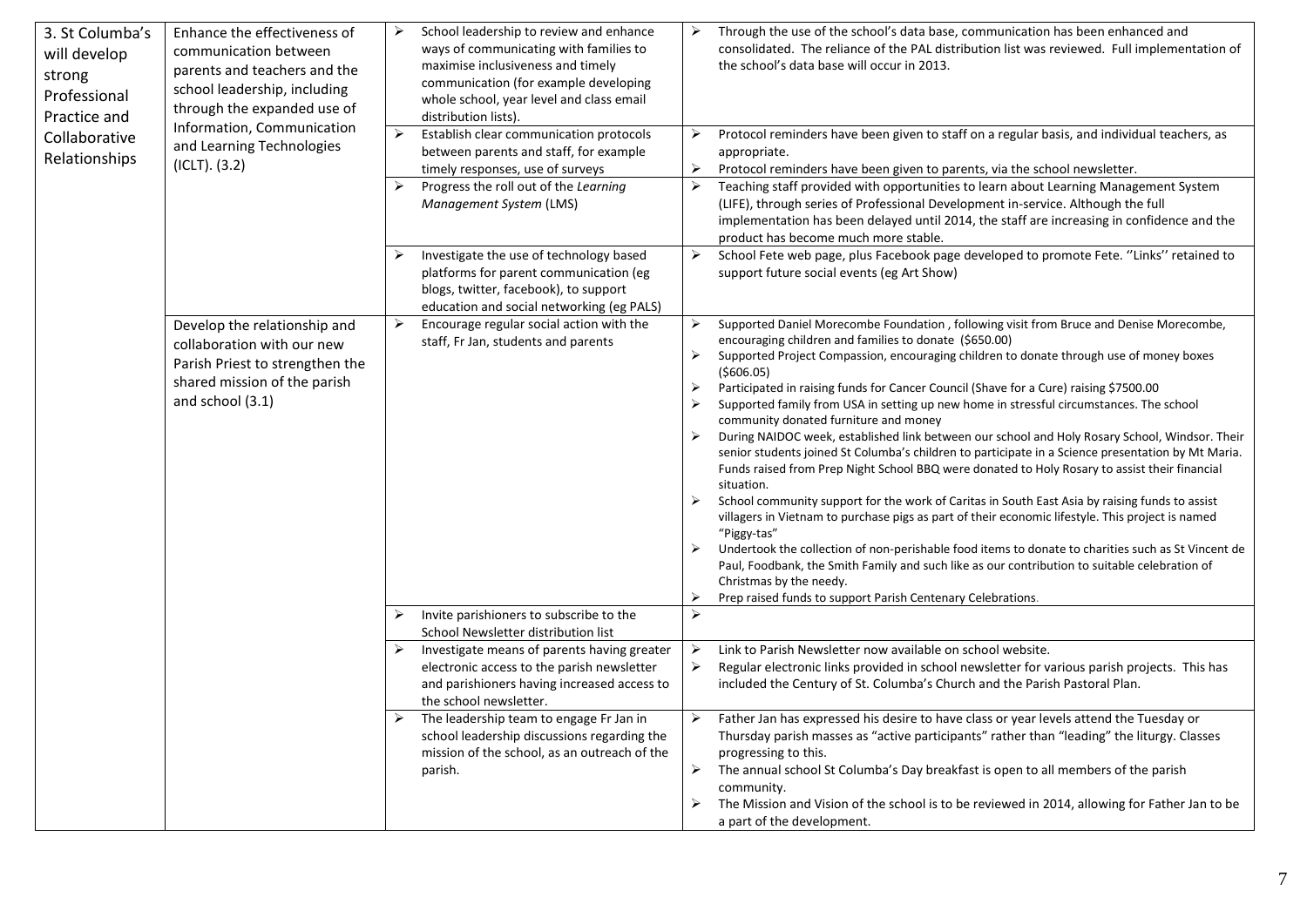| <b>Broad Strategic</b>                                    | Goal                                                                                                                                                   | <b>Strategies</b>                                                                                                                                                                                                                   | <b>Achievements</b>                                                                                                                                                                                                                                                                                                                                                                                                                                                                                                                                                                                                                                                                                                                                                                                                                                                                                                                                                                                                                                                                                                                                                                                                                                                                                                                                     |
|-----------------------------------------------------------|--------------------------------------------------------------------------------------------------------------------------------------------------------|-------------------------------------------------------------------------------------------------------------------------------------------------------------------------------------------------------------------------------------|---------------------------------------------------------------------------------------------------------------------------------------------------------------------------------------------------------------------------------------------------------------------------------------------------------------------------------------------------------------------------------------------------------------------------------------------------------------------------------------------------------------------------------------------------------------------------------------------------------------------------------------------------------------------------------------------------------------------------------------------------------------------------------------------------------------------------------------------------------------------------------------------------------------------------------------------------------------------------------------------------------------------------------------------------------------------------------------------------------------------------------------------------------------------------------------------------------------------------------------------------------------------------------------------------------------------------------------------------------|
| Goal                                                      | (With BCE Strategic Intent)                                                                                                                            |                                                                                                                                                                                                                                     |                                                                                                                                                                                                                                                                                                                                                                                                                                                                                                                                                                                                                                                                                                                                                                                                                                                                                                                                                                                                                                                                                                                                                                                                                                                                                                                                                         |
| 3. St Columba's<br>will develop<br>strong<br>Professional | Develop a comprehensive<br>approach to staff development,<br>including professional learning,<br>professional standards,<br>performance management and | Through professional learning and staff<br>➤<br>meetings, raise the profile of professional<br>responsibilities. the BCE Code of Conduct,<br>and staff responsibilities and professional<br>ethics                                  | Professional learning, led by the Principal, focusing on the BCE Code of Conduct, staff<br>⋗<br>responsibilities and professional ethics. Timely reminders of various aspects of these<br>provided throughout the year.<br>Various documents have now been upload to the staff portal for ease of access and staff<br>➤<br>have been encourage to view these when required.                                                                                                                                                                                                                                                                                                                                                                                                                                                                                                                                                                                                                                                                                                                                                                                                                                                                                                                                                                             |
| Practice and<br>Collaborative<br>Relationships<br>cont.   | leadership opportunities (3.3,<br>3.4, 3.5)                                                                                                            | $\blacktriangleright$<br>Teachers to engage in professional learning<br>to development their Professional Learning<br>Plan, which aligns with national, state,<br>system and school based goals, as well as a<br>personal priority. | ➤<br>Professional development and support provided for all for teachers to develop their own,<br>individualised Professional Learning Plan. Plans are designed to support the growth and<br>development of each teacher, and include:<br>identifying areas of strength and areas for improvement<br>writing annual goals aligned with:<br>the Archdiocesan Vision, the Brisbane Catholic Education, the mission and vision of<br>the school, the developing National Standards for Teachers, the Professional<br>Standards for Queensland Teachers, where applicable ET5&6 expectations, plus<br>the school's Strategic Renewal Plan<br>identifying factors to help in the achievement of goals<br>identifying the indicators of successful achievement of goals<br>reviewing and reflecting on progress throughout the year<br>identifying future goals in their ongoing professional learning and development<br>Each teacher met with member of the school Leadership Team in Term 1 to discuss plan, and<br>then to meet again in Term 4 to review progress.<br>Teacher professional learning undertake regarding the National Standards for Teachers.<br>Teacher Professional Learning Plans now align with these Standards.<br>Teachers encouraged to set their Goals to include a focus in progressing in proficiency within<br>➤<br>a Standard. |
|                                                           |                                                                                                                                                        | Provide opportunities for staff to develop<br>➤<br>capacity, as well as support leadership<br>development and succession planning.                                                                                                  | Through Professional Learning Plans (above), teachers have been encouraged and supported<br>➤<br>to progress individual personal and professional capacity.<br>All staff invited to be part of various focus groups and committees across a variety of aspects<br>➤<br>of school life.<br>Acting leadership positions within the school provided to various staff.<br>➤                                                                                                                                                                                                                                                                                                                                                                                                                                                                                                                                                                                                                                                                                                                                                                                                                                                                                                                                                                                 |
|                                                           | Increase parent involvement in<br><b>BCE</b> internal component<br>reviews for numerous aspects                                                        | Investigate options and opportunities for<br>➤<br>parents to be active member of component<br>review groups, from 2013                                                                                                              | As a result of the 5 year summative review, a greater emphasis will be placed on collecting<br>➤<br>parent feedback as part of the internal components.                                                                                                                                                                                                                                                                                                                                                                                                                                                                                                                                                                                                                                                                                                                                                                                                                                                                                                                                                                                                                                                                                                                                                                                                 |
|                                                           | of school life (3.2)                                                                                                                                   | ➤<br>Communicate to parent community, via<br>newsletters, P&F and School Board<br>meetings, the component review process<br>and its findings.                                                                                       | Component review process and its findings shared with the staff and parents via the School<br>Board and P & F, and through the school Newsletter.                                                                                                                                                                                                                                                                                                                                                                                                                                                                                                                                                                                                                                                                                                                                                                                                                                                                                                                                                                                                                                                                                                                                                                                                       |
|                                                           | Staff well-being, morale and<br>positive relationships will be<br>supported and enhanced.<br>(3.3, 3.7)                                                | Staff to be supported and encouraged by<br>➤<br>leadership team to recognise the positive<br>attributes of every staff member and share<br>this amongst the community in a life giving<br>way.                                      | Staff Praise Wall established near staff room. All encouraged to contribute.<br>➤<br>Leadership team actively acknowledge and commend staff members who make positive<br>contributions to school life by way of Notices from the Leadership Team on the School Staff<br>Portal.<br>➤<br>Recognition of the value of all our staff celebrated on World Teacher's Day.<br>The Code of Conduct is revisited each term at both teacher and school officer staff meetings,<br>➤<br>with focus on different areas. Emphasis provided to empowering staff to take a proactive<br>role in enhancing difficulty situations.                                                                                                                                                                                                                                                                                                                                                                                                                                                                                                                                                                                                                                                                                                                                      |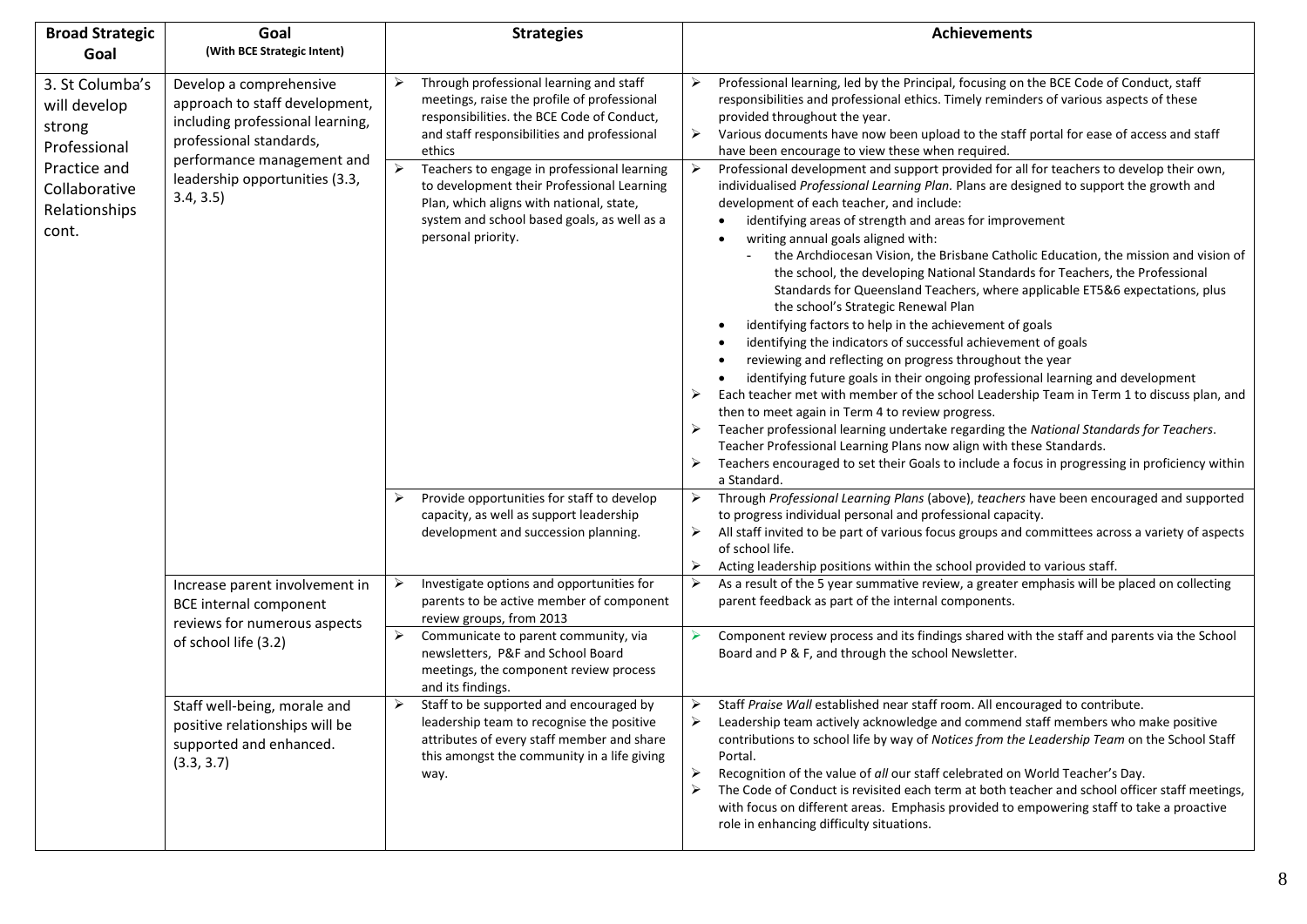|                                                                                                                         | ➤                     | Students to be supported and encouraged<br>by leadership team to recognise the positive<br>attributes of every staff member and share<br>this amongst the community.                                                                                                    | ➤                          | Students encouraged to use their Praise Notes to thank teachers.                                                                                                                                                                                                                                                                                                                                                                                                                                                                                                                                                                                                                      |
|-------------------------------------------------------------------------------------------------------------------------|-----------------------|-------------------------------------------------------------------------------------------------------------------------------------------------------------------------------------------------------------------------------------------------------------------------|----------------------------|---------------------------------------------------------------------------------------------------------------------------------------------------------------------------------------------------------------------------------------------------------------------------------------------------------------------------------------------------------------------------------------------------------------------------------------------------------------------------------------------------------------------------------------------------------------------------------------------------------------------------------------------------------------------------------------|
|                                                                                                                         | ≻                     | Staff are invited to offer ideas and lead<br>initiatives, which are simply good fun and<br>contribute to a positive atmosphere                                                                                                                                          |                            | A new social committee was formed and included several new members of staff. The<br>committee has worked tirelessly throughout 2013 to ensure a variety of social events was<br>planned and supported.                                                                                                                                                                                                                                                                                                                                                                                                                                                                                |
|                                                                                                                         | ➤                     | Staff are encouraged to nominate a fellow<br>staff member for recognition of great work<br>in their role, which the leadership team use<br>as a basis for public recognition and<br>celebration                                                                         | ➤<br>➤                     | Celebration wall was established in Admin corridor to recognise staff achievements.<br>Regular acknowledge of staff member's contributions noted in School Portal and via email.                                                                                                                                                                                                                                                                                                                                                                                                                                                                                                      |
|                                                                                                                         | ➤                     | Staff feedback about staff satisfaction,<br>engagement and well-being is sought,<br>acknowledged, acted upon and celebrated.                                                                                                                                            | ➤<br>➤<br>⋗<br>➤           | BCE staff Feedback Survey undertaken in 2012.<br>Leadership team analysed and discussed data, with aspects shared with staff.<br>Areas for further goal setting and development identified and included in Strategic Renewal Plan,<br>including, Role Clarity, Resourcing, Religious Culture and Interpersonal Respect.<br>Areas to commend identified and celebrated, including Job Satisfaction, Engagement,<br>Occupational Optimism, Job Efficacy, Recognition, Support, Participative Leadership, Efficiency,<br>School Goals, Professional Goal Setting, Innovation, (Teacher) Mentoring Orientation, Professional<br>Learning, Student Relationships and Religious Engagement. |
| Structures and processes in the<br>school support consistency (3.7)                                                     | ➤                     | Development (where appropriate) and<br>implementation of school policies and<br>positions papers to reflect professional<br>practice with a view to increased consistency.<br>(Examples include Behaviour Support Plan and<br>to be developed Homework Position Paper.) | ≻<br>$\blacktriangleright$ | Homework Position Paper has been developed to support this consistency element, with<br>professional learning to support this.<br>Retention of Students: Policy and Procedures developed, with professional learning to support this<br>development, inclusive of a consistency element. Process of development included an extensive<br>review of the literature and widespread consultation with BCE personnel. Policy has been<br>provided to the school Board for Ratification, and has been shared with the P&F.                                                                                                                                                                 |
|                                                                                                                         | $\blacktriangleright$ | Ongoing conversations to be held with<br>teachers reflecting the importance of<br>consistent, professional practice across<br>numerous aspects of school life.                                                                                                          | ➤                          | Professional practice conversations and reminders have been given to staff on a regular<br>basis (during staff meeting), and individual teachers, as appropriate.                                                                                                                                                                                                                                                                                                                                                                                                                                                                                                                     |
| Enhance partnerships with and<br>between parents and carers to<br>development a sense of<br>community and inclusiveness | ≻                     | Continue formation process for potential<br>School Board members to reflect the<br>mission of the school.                                                                                                                                                               | ➤<br>➤                     | School Board information, inclusive of formation materials, available to all members of the<br>community via the school website.<br>All members of the community who nominated for School Board positions early in 2012,<br>however did not achieve 'full membership', have been invited to become 'associate<br>members', with two such associates attending each Board meeting, on a rostered basis.                                                                                                                                                                                                                                                                                |
| for all (3.2, 3.7)                                                                                                      | ➤                     | Review the transparency of the School<br>Board and P&F by developing more<br>effective communication with the wider<br>community.                                                                                                                                       | ➤<br>➤                     | P&F Meeting minutes now available to wider community via the school web site, as well as<br>being distributed via PALs.<br>In the Principal and Assistant Principal's Report to each P&F Meeting, areas reported on,<br>which have also been shared and developed with the School Board, are identified.                                                                                                                                                                                                                                                                                                                                                                              |
|                                                                                                                         | $\blacktriangleright$ | Support the P&F and PALS in their<br>development of strategies to cater for all in<br>the community (for example engage in<br>activities that are affordable for all)                                                                                                   | $\blacktriangleright$      | Greater discussion occurring between P&F and school Leadership Team, regarding event<br>costs.                                                                                                                                                                                                                                                                                                                                                                                                                                                                                                                                                                                        |
|                                                                                                                         | ➤                     | Encourage all parent groups (Board, P&F,<br>PALS) to develop productive links with the<br>school and among themselves to increase<br>effectiveness (for example, develop an<br>inventory of parent skills to enable a more<br>coordinated approach to school events).   | $\blacktriangleright$      |                                                                                                                                                                                                                                                                                                                                                                                                                                                                                                                                                                                                                                                                                       |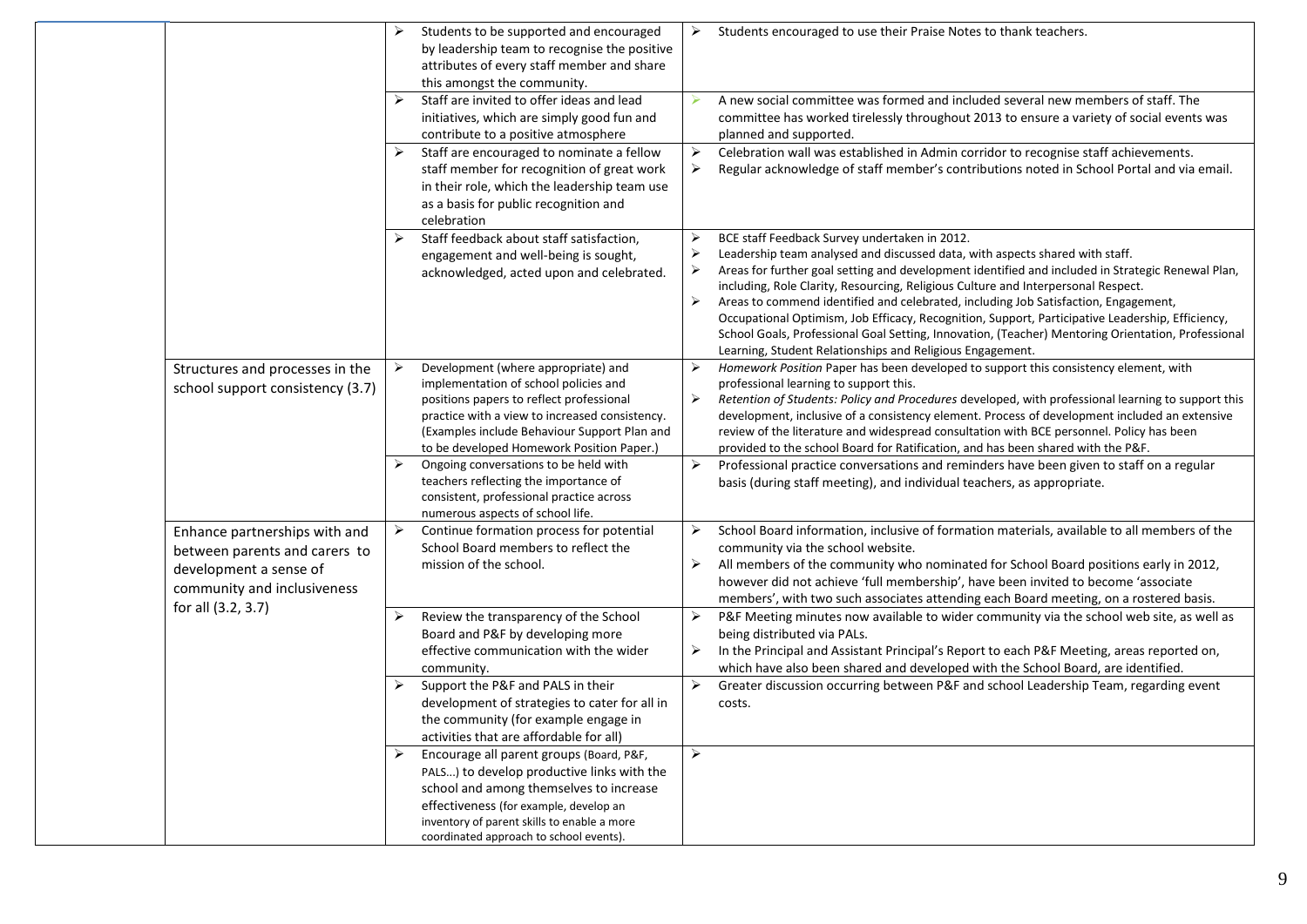| <b>Broad Strategic</b>                                                    | Goal                                                                                                                         | <b>Strategies</b>                                                                                                                                                                               | <b>Achievements</b>                                                                                                                                                                                                                                                                                                                                                               |                                                                                                                                          |
|---------------------------------------------------------------------------|------------------------------------------------------------------------------------------------------------------------------|-------------------------------------------------------------------------------------------------------------------------------------------------------------------------------------------------|-----------------------------------------------------------------------------------------------------------------------------------------------------------------------------------------------------------------------------------------------------------------------------------------------------------------------------------------------------------------------------------|------------------------------------------------------------------------------------------------------------------------------------------|
| Goal                                                                      | (With BCE Strategic Intent)                                                                                                  |                                                                                                                                                                                                 |                                                                                                                                                                                                                                                                                                                                                                                   |                                                                                                                                          |
| 3. St Columba's<br>will develop<br>strong<br>Professional<br>Practice and | responsibilities in focused areas<br>of the school (3.3,3.5)                                                                 | Review of roles and                                                                                                                                                                             | $\blacktriangleright$<br>Source, refer to and consider relevant<br><b>Brisbane Catholic Education documentation</b><br>regarding the roles of: Leadership, Support<br>Teacher - Inclusive Education (STIE),<br>Teacher Librarian (TL) and teacher.<br>Source, refer to and consider relevant<br>➤<br><b>Brisbane Catholic Education documentation</b>                             | $\blacktriangleright$<br>➤<br>Develop and establish a generic job description for school officers, commencing with Prep<br>teacher aids. |
| Collaborative<br>Relationships                                            |                                                                                                                              | regarding School Officer Role Descriptions.                                                                                                                                                     | ➤<br>Review current classifications, in line with the role asked of School officers, and in light of<br>equity and finance.                                                                                                                                                                                                                                                       |                                                                                                                                          |
| cont.                                                                     |                                                                                                                              | Consult with the relevant BCE support<br>consultants to assist with the development of<br>appropriate processes for gradual review of<br>targeted roles (commencing with school<br>leadership). | $\blacktriangleright$                                                                                                                                                                                                                                                                                                                                                             |                                                                                                                                          |
|                                                                           |                                                                                                                              | Engage relevant stakeholders in the review<br>➤<br>process with the view to increase teacher<br>capacity, professional knowledge, practice<br>and engagement                                    | ➤<br>Professional Learning Plans / logs (see above) were introduced for all teachers in 2012.<br>During Semester one, teachers met with members of the leadership team to discuss their<br>personnel professional goals for the 2012 school year.<br>➤<br>Plans developed and enhanced in 2013.<br>➤<br>Focus on development of collaborative culture or review planned for 2014. |                                                                                                                                          |
|                                                                           | Through the External School<br>Review process engage in<br>considered conversations to                                       | Prepare the school community for the<br>➤<br>external School Review process.                                                                                                                    | Leadership team undertook engagement with the Principal Educational Officer - School<br>➤<br>Renewal and Accountability, the Area Supervisor in terms of Review requirements and<br>processes.<br>➤<br>Staff and parents informed of Review background, purpose and process.                                                                                                      |                                                                                                                                          |
|                                                                           | develop key strategic directions<br>for improvement, through<br>consultative and collaborative<br>partnerships (3.8)         | $\blacktriangleright$<br>Prepare and submit relevant Review<br>documentation.                                                                                                                   | $\blacktriangleright$<br>School Leadership Team, individually and collectively prepared, collated and submitted<br>required documentation, including Annual Reports, Compliance Audits, compilation of 31<br>Component Reviews, other relevant data and Cyclical Review proforma.                                                                                                 |                                                                                                                                          |
|                                                                           |                                                                                                                              | Engage in program with External Review<br>➤<br>Panel                                                                                                                                            | ➤<br>Successful engagement with the External Review Panel occurred on 9th August.<br>Parents, School Officers, Teachers, Parish Members, Students and school Leadership Team<br>➤<br>formed part of consultation groups.                                                                                                                                                          |                                                                                                                                          |
|                                                                           |                                                                                                                              | Share finding of the final report with the<br>school community                                                                                                                                  | $\blacktriangleright$<br>Final Report presented, in an appropriate format, to the Parish Priest School Board, P&F, and<br>wider community.                                                                                                                                                                                                                                        |                                                                                                                                          |
|                                                                           | Review safety and supervision<br>processes and practices to<br>ensure a supportive school<br>environment for students, staff | $\blacktriangleright$<br>Through observation and consultation,<br>assess current practices and their<br>effectiveness in terms of playground usage<br>and areas of supervision.                 | $\blacktriangleright$<br>Review and adjustment to before school play / supervision areas undertaken. Yrs $1 - 2$ now<br>accessing lower playground.<br>Use of and role of the Butterfly Room and support staff under review. The Tennis Court has<br>➤<br>opened up as a n area available to nominated students.                                                                  |                                                                                                                                          |
|                                                                           | and the community                                                                                                            | $\blacktriangleright$<br>Through observation and consultation,<br>assess current practices and their<br>effectiveness in terms of the drive through<br>zone, including drop off and pick up.    | During 2012 Landscape Architects were engaged to oversee the redevelopment of the<br>playgrounds and a review of the pick-up area.<br>➤<br>Plan in place for re-development of pick up area.                                                                                                                                                                                      |                                                                                                                                          |
|                                                                           |                                                                                                                              | Using the above information, develop and<br>➤<br>implement responsive changes for both<br>playground and drive through areas.                                                                   | Through generous support of P&F, lower playground area outside Year 1 classrooms,<br>➤<br>landscaped to include new artificial grass surface.                                                                                                                                                                                                                                     |                                                                                                                                          |